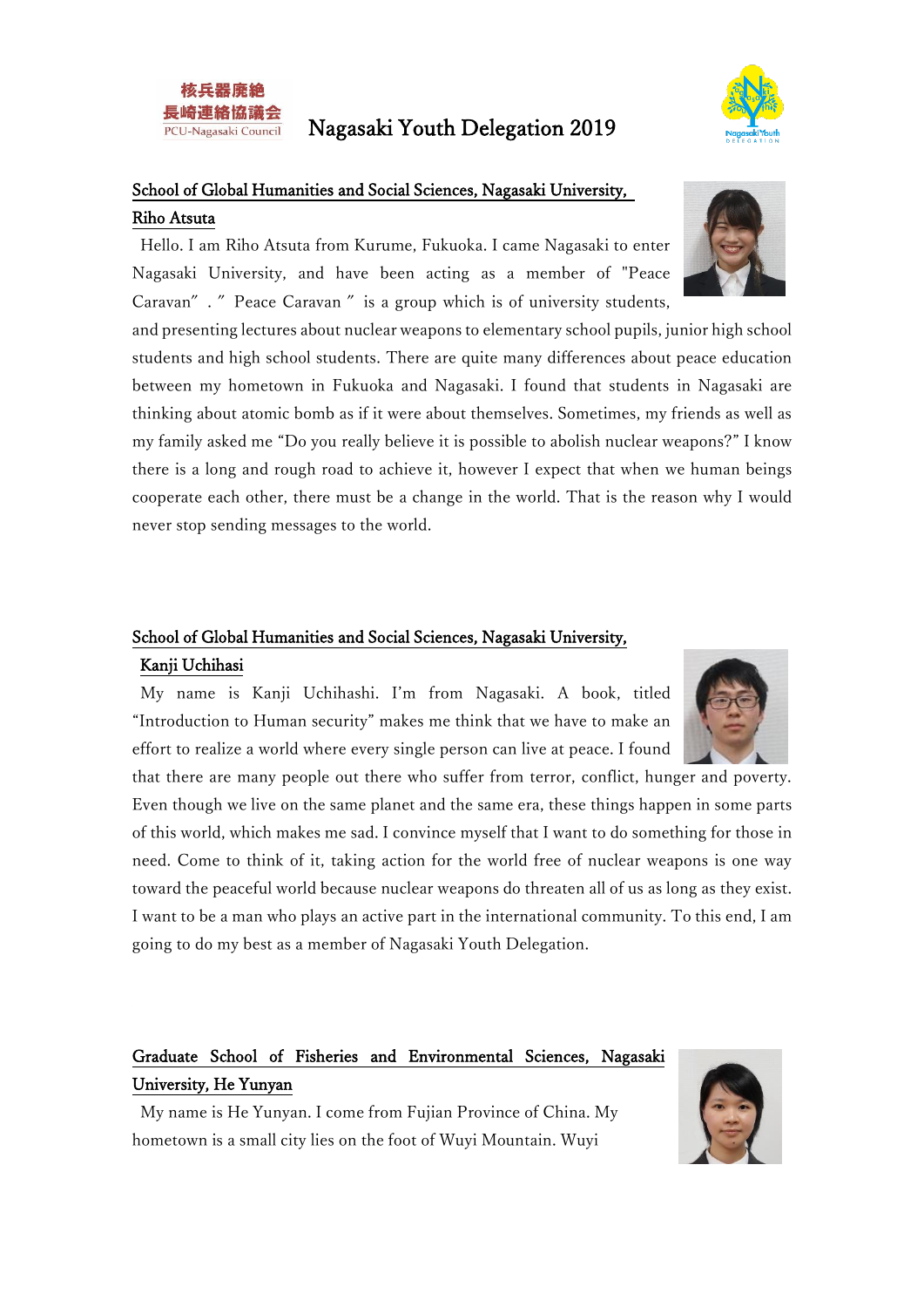



Mountain is listed on the UNESCO World Heritage List as both a cultural and natural site, and it is also known as the birth place of the black tea and oolong tea years ago. So it is natural for me to have interests in cultural aspects of a history of tea. As we know, there is a long history of cultural exchanges between Fujian and Nagasaki including those concerning tea. Following the footprint of Ingen (a monk of Linji Chan Buddhism from China) I came to Nagasaki 6 years ago.

Since I like to communicate with others, I take part in many activities positively, while I'm studying in Nagasaki as a foreign student. I noticed that not only the cultural exchange activities, but also the peace movements are prosperous in Nagasaki. Now I am doing a research about non-governmental peace movement in Nagasaki, and also the problem of foreign hibakusha. I think it is very important for all of us to understand that, Japan is the only nation on Earth to have been attacked by nuclear weapons, but the victims were not only Japanese.

In order to make a nuclear-weapons-free world come true, we should work together across the borders of racism, nativism, and ideology. Especially, we young generation should take the responsibility to build a world without nuclear weapon and war. I hope I can make a contribution to world peace and cultural exchange from now on.

### School of Global Humanities and Social Sciences, Nagasaki University, Sunao Takami



Hello! My name is Sunao Takami, a second year student of School of Global Humanities and Social Sciences of Nagasaki University. I was born in Tochigi Prefecture and came to Nagasaki in the spring of 2018 to enter the university.

I experienced the accident of the nuclear power plant in Fukushima in 2011 and I listened to the story from a Hibakusha in Nagasaki. That is why I got interested in the Nagasaki Youth Delegation.

Through the experience of the nuclear power plant accident, I really felt the "threat" of nukes.

"Nukes" may become nuclear weapons and we cannot see any radiation with our eyes. Nuclear is a threat and at the same time, very familiar for all the people in this world. And, as a part of a class, I listened a Hibakusha's story.

It was the first time for me to hear the story of Hibakusha and I was shocked by the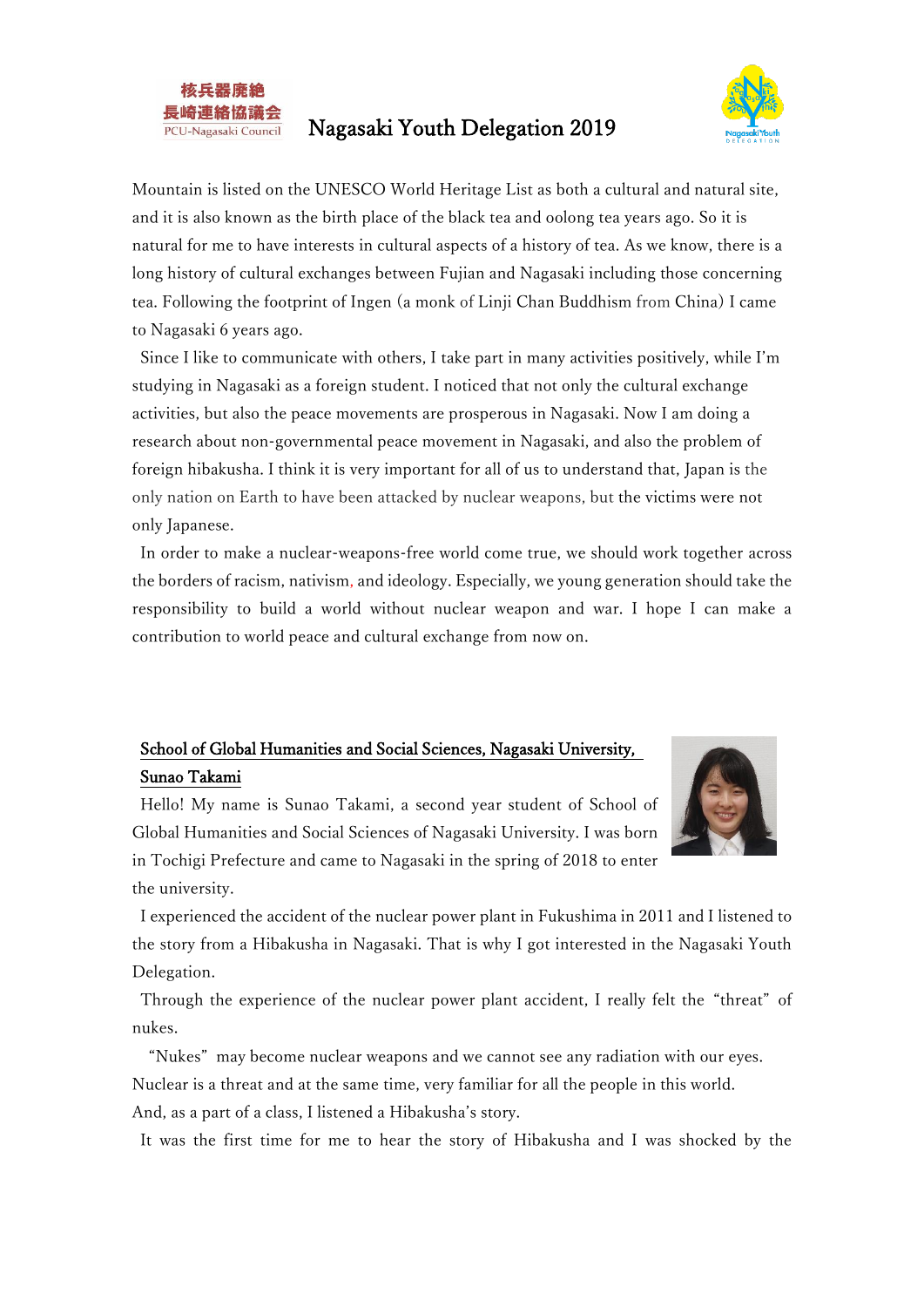



inhumanity of the atomic bomb. I think the voice of citizens is quite important to abolish the nuclear weapons.

I want to tell people the "threat" of nukes that I personally felt in 2011, the nukes surrounding us and the situation of Hiroshima and Nagasaki when the atomic bombs were dropped.

And, I want to meet people who have the same kind of interests from different countries and learn a lot of ways of thinking.

I will do my best.

# School of Global Humanities and Social Sciences, Nagasaki University, Saki Nagae

Hi, I am Saki Nagae, undergraduate student of School of Global Humanities and Social Science in Nagasaki University. This is my second time to be a member of Nagasaki Youth Delegation. Through the activities



I worked on as a member of previous 6<sup>th</sup> batch, I have realized that the memory of atomic bomb in Nagasaki is somewhat isolated from the rest of Japan, needless to say the rest of the world. We strongly believe this fact is a big obstacle for the world to regard the issues of Nuclear Weapons as their own problem though those should be considered by all human beings. I LOVE my family, I LOVE my friends always there for me and I LOVE foods. They are all over the world, but forced to live under the threat of large numbers of nuclear weapons. The problem of nuclear weapons is not only for those victimized in Nagasaki and Hiroshima, but for every creature living today on the earth. For me, nuclear weapon is not an issue like, "oh, I do not care, because my country doesn't have any nuclear weapons, so it doesn't matter" anymore. Same is true for the international community. I think there is no longer a point to talk about nuclear weapons issues from national positions, but we must talk about them as our own individual problem since we are all potential victims of nuclear weapons. I am going to share this idea with more and more people in the world this time.

Thanks to the efforts made by our predecessors and elder generations, I can enjoy my daily life and I firmly believe that it is our task to receive, keep and then forward historical steps toward the peace and nuclear disarmament. With so much excitement, I will "Keep Active and Change the World." Thank you.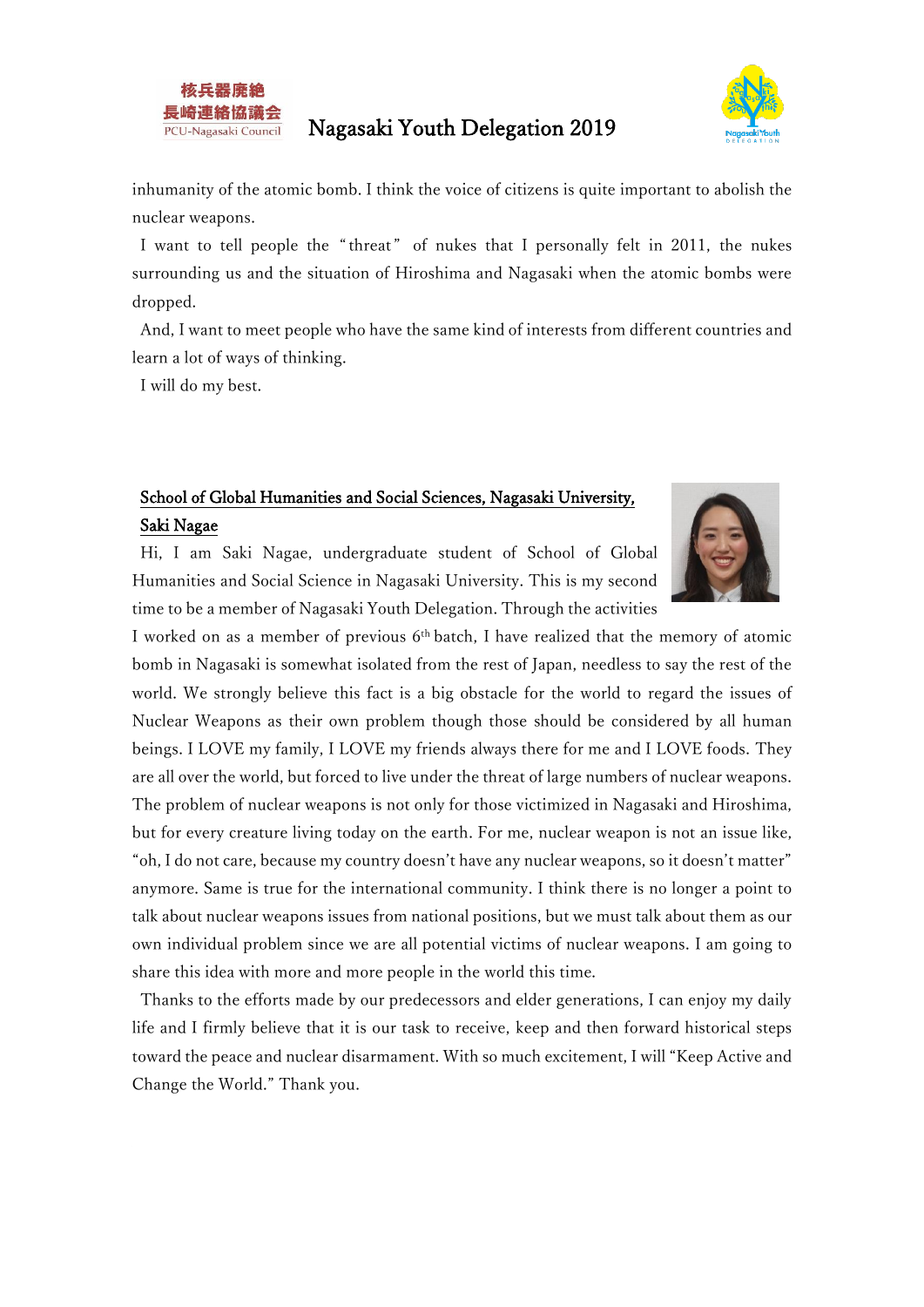



#### School of Global Humanities and Social Sciences, Nagasaki University, Taiki Nakashima

I am Taiki Nkashima, a senior student of the School of Global Humanities and Social Sciences, Nagasaki University. This is the second time that I have been going along with tackle the problem of nuclear weapons abolition as a member of Nagasaki Youth Delegation. We hope to create something newly more based on beyond the outcomes we produced last time.



Last year, the Preparatory Committee meeting conference in Geneva made me realized how hard to achieve nuclear weapons free world, which is because we did not seem to I personally did not see any progress in nuclear disarmament as nuclear weapon states were reluctant to work for that. Someone would might think nuclear weapons free world is ultimately just an ideal theory.

However, it can be said that Treaty on Prohibition of Nuclear Weapons has been gradually stepping forward, that legally binding framework for total elimination of nuclear weapons will enter in to force would legally promise elimination of nuclear weapons in the foreseeable future. Also, the participation attendance of youth from the world at the Committee meeting conference was worthy of admiration was a promising and encouraging sign for the future.

It is not that people are less likely to have an interest in such an issue as many people joined in Nagasaki Global Citizen's Assembly for Elimination of Nuclear Weapons last year. Of course, it would not be easy to realize nuclear weapons free world.

We, Nagasaki Youth delegation 7th members, will be seeking to work for nuclear weapons abolition and the future without them with you all.

#### School of Dentisty, Nagasaki University, Honoka Nakayma

I am Honoka Nakayama, a sophomore of Nagasaki University, and my major is dentistry.



I've grown up in Kanto area, which is far from Kyusyu area, then in order to go to the university, I came to Nagasaki. I enjoy the life in Nagasaki, but

I was surprised to know how poor my knowledge about nuclear situation is. I took peace education in Kanto, but I felt that it was nothing to do with me personally. However, students in Nagasaki always offer silent prayers on August  $9<sup>th</sup>$ . I strongly suppose that, as the only nuclear attacked country, solving the problem of educational gap between Hiroshima, Nagasaki and other area in Japan is really important.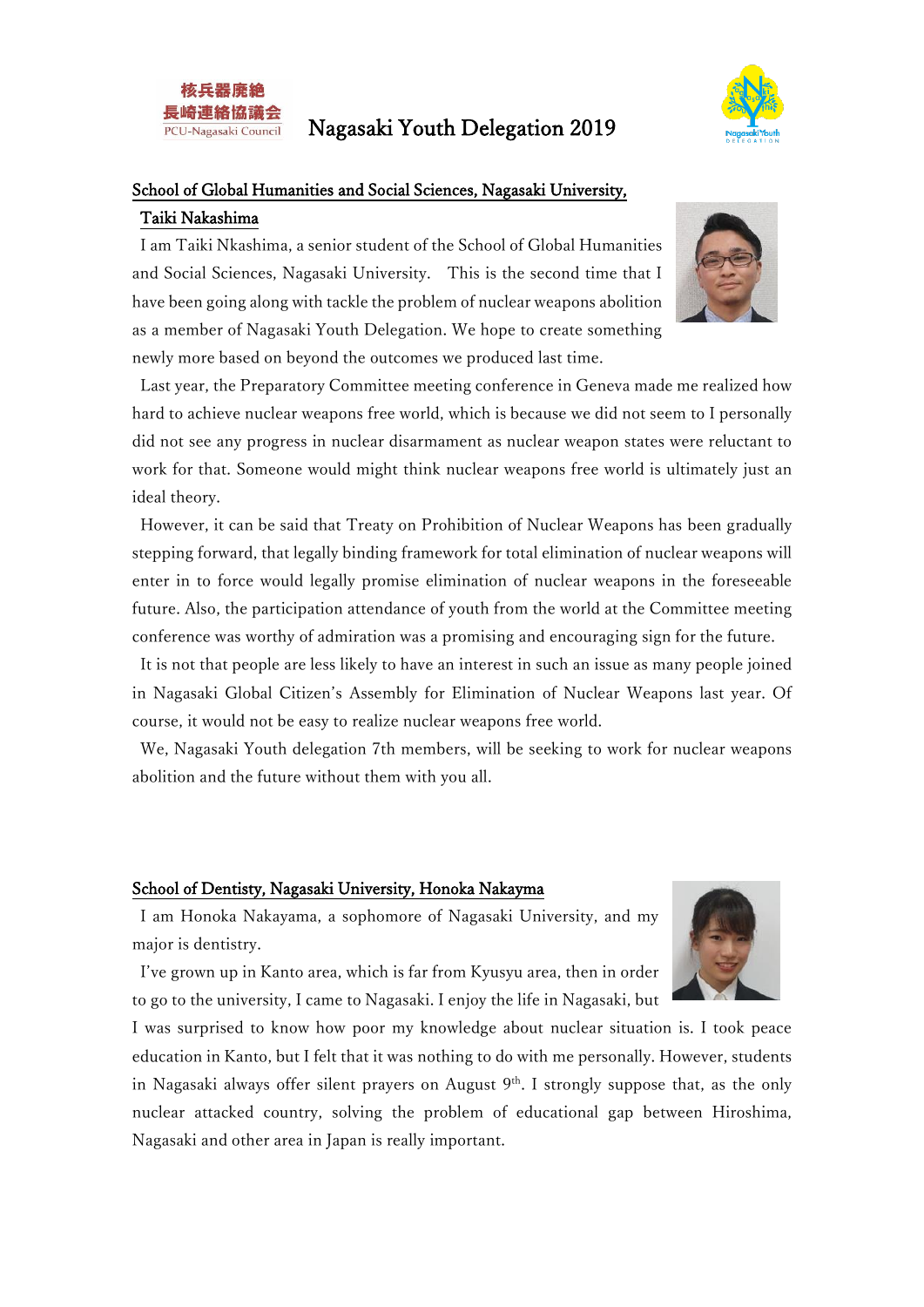



Hibakusya, the people who experienced the situation under atomic bombings, are getting older year by year. In the future, we may not have the opportunities to listen to the stories from Hibakusya directly anymore. So it is necessary for us, young people, to try to retell the story.

We Nagasaki Youth Delegation have the tasks to know the fact, think, and convey the messages to the next generations. As the first step, I would like to transmit the information to Japan.

I will try to deepen the understanding of the world including international affairs.

## School of Global Humanities and Social Sciences, Nagasaki University, Urara Muta

I was born and raised in Nagasaki and received the peace education for every year. Actually, I always had the idea that "I'd like to help to build the

peaceful world." Despite my desire, I have never taken any action for that. Three years ago, I visited various international organizations, including the United Nations Headquarters in NY, and I had opportunities to exchange opinions with many people who were working there. At that time I realized that I wanted to take an active role in this youth delegation and transform my desire to action.

In near future, we will lose opportunity to hear the a-bomb survivors' voice directly. I want to convey these voice of survivors to the next generation and make opportunities for as many people as possible to be interested in peace.

People overcome the many suffering and sadness caused by atomic bomb disaster, and now I rethink the meaning that I am now in the same place. And also I want to learn, think, and act from various angles. Through this youth activity, I want to grow up to be a person who can think for our future society with my NYD 7<sup>th</sup> member and the person who turn it into action, not just words.

#### School of Engineering, Nagasaki University, Daiki Yano

Hello, my name is Daiki Yano, a second year student at Nagasaki University and my major is engineering. I am glad to be accepted as a member of Nagasaki Youth delegation 7<sup>th</sup>. I want to make effort to